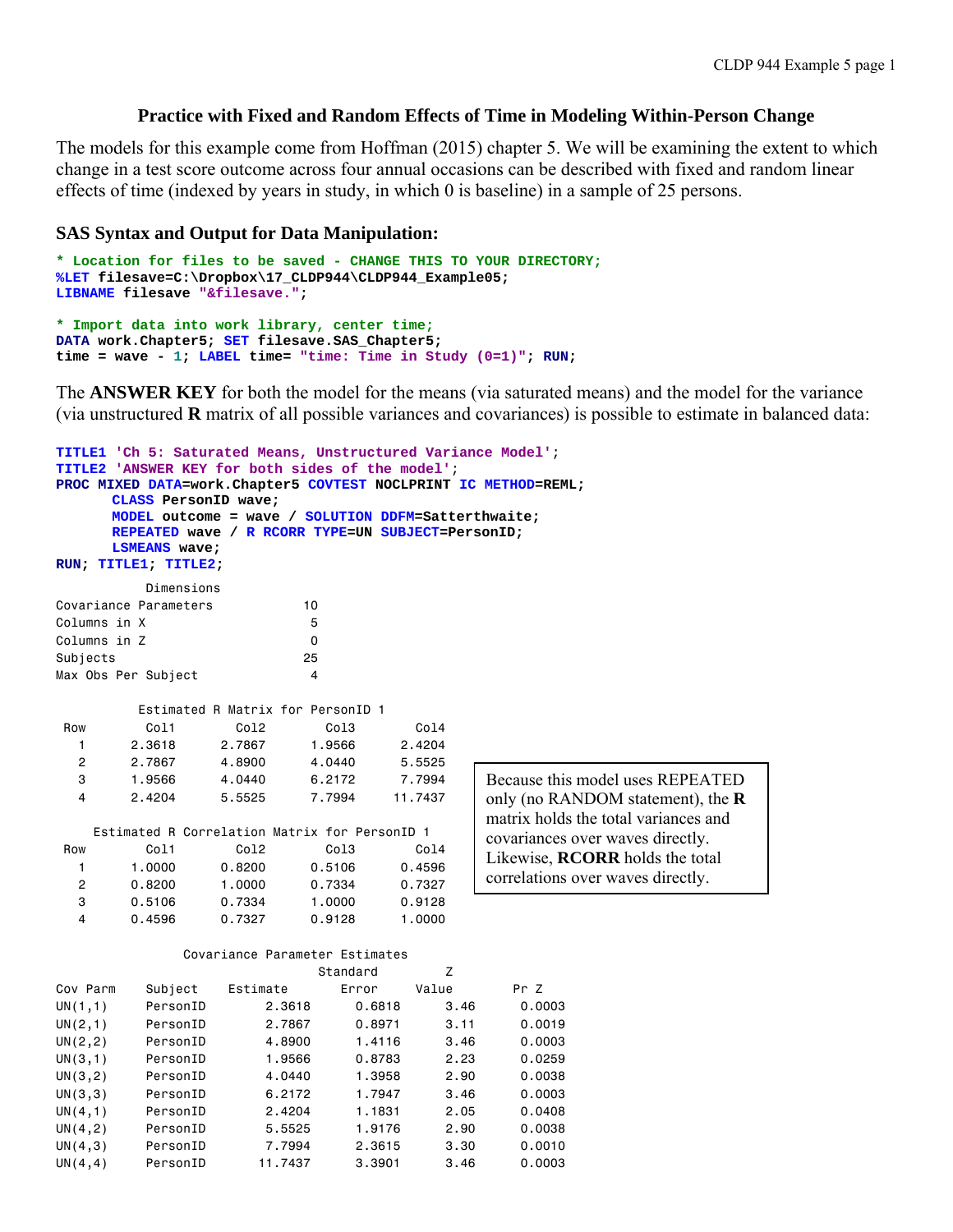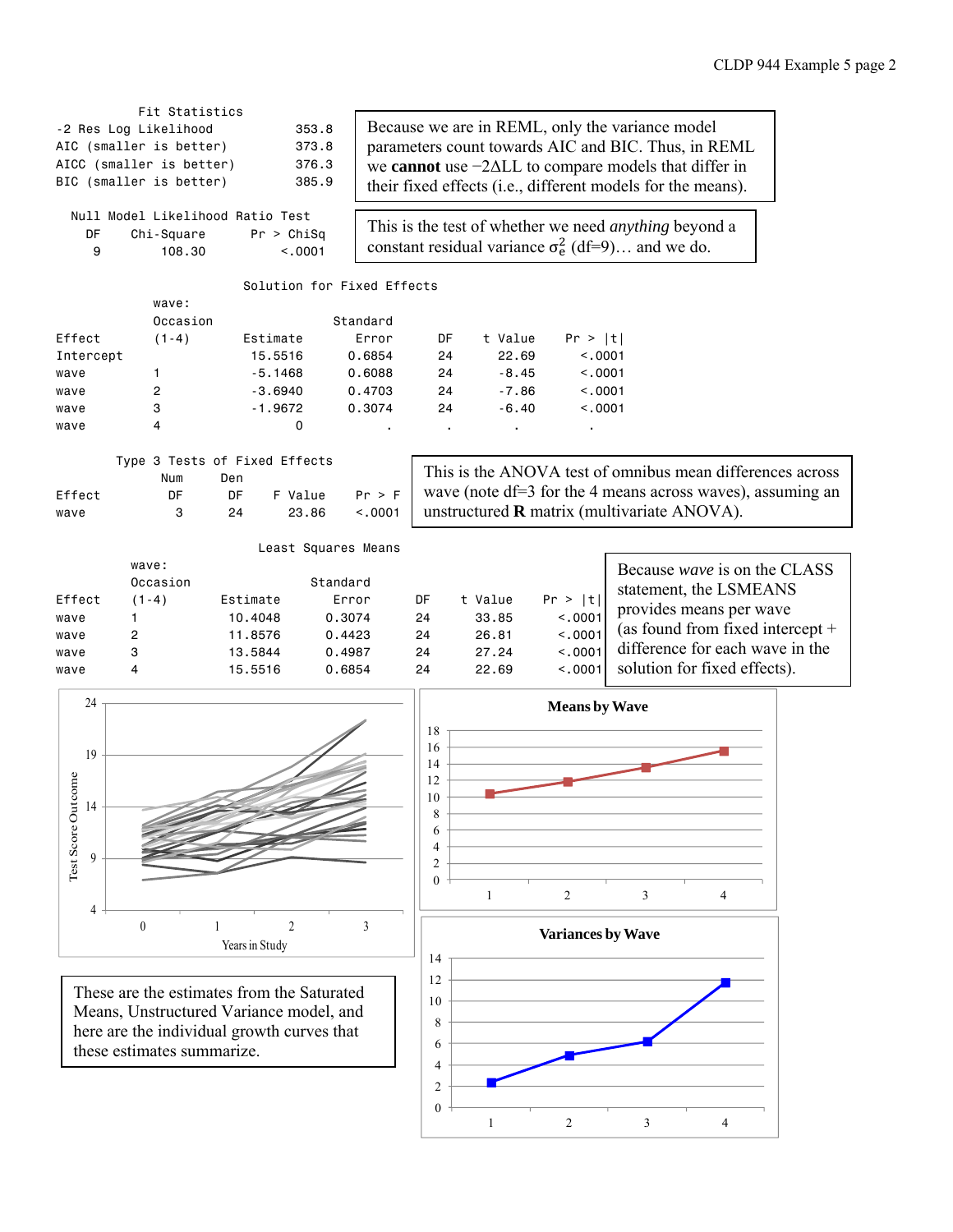If an unstructured **R** matrix was not possible to estimate, I'd still examine the answer key for the model for the means (via a saturated means model), but estimate a random intercept only (which should always be possible):

```
TITLE1 "Saturated Means, Random Intercept Variance Model -- MEANS ANSWER KEY"; 
PROC MIXED DATA=work.Chapter5 COVTEST NOCLPRINT IC METHOD=REML; 
     CLASS PersonID wave; 
     MODEL outcome = wave / SOLUTION DDFM=Satterthwaite; 
     RANDOM INTERCEPT / G V VCORR TYPE=UN SUBJECT=PersonID; 
     REPEATED wave / R TYPE=VC SUBJECT=PersonID; 
     LSMEANS wave; 
RUN; 
        Estimated V Matrix for PersonID 1 
 Row Col1 Col2 Col3 Col4 
 1 6.3032 4.0933 4.0933 4.0933 
 2 4.0933 6.3032 4.0933 4.0933 
 3 4.0933 4.0933 6.3032 4.0933 
 4 4.0933 4.0933 4.0933 6.3032 
    Estimated V Correlation Matrix for PersonID 1 
 Row Col1 Col2 Col3 Col4 
 1 1.0000 0.6494 0.6494 0.6494 
 2 0.6494 1.0000 0.6494 0.6494 
 3 0.6494 0.6494 1.0000 0.6494 
 4 0.6494 0.6494 0.6494 1.0000 
            Covariance Parameter Estimates 
expressed and the Standard Standard Discovery of \mathsf ZCov Parm Subject Estimate Error Value Pr > Z 
UN(1,1) PersonID 4.0933 1.3443 3.04 0.0012 
wave PersonID 2.2099 0.3683 6.00 <.0001 
        Fit Statistics 
-2 Res Log Likelihood 412.5 
AIC (smaller is better) 416.5
AICC (smaller is better) 416.7
BIC (smaller is better) 419.0
  Null Model Likelihood Ratio Test 
   DF Chi-Square Pr > ChiSq 
    1 49.51 <.0001 
                  Solution for Fixed Effects 
          wave: 
         Occasion Standard
Effect (1-4) Estimate Error DF t Value Pr > |t| 
Intercept 15.5516 0.5021 42.4 30.97 <.0001 
wave 1 -5.1468 0.4205 72 -12.24 <.0001
wave 2 2 -3.6940 0.4205 72 -8.79 <.0001
wave 3 -1.9672 0.4205 72 -4.68 <.0001 
wave 4 0 . . . . . .
      Type 3 Tests of Fixed Effects 
 Num Den 
Effect DF DF F Value Pr > F 
wave 3 72 55.82 <.0001
                    Least Squares Means 
        wave: 
       Occasion Standard
Effect (1-4) Estimate Error DF t Value Pr > |t| 
wave 1 10.4048 0.5021 42.4 20.72 <.0001 
wave 2 11.8576 0.5021 42.4 23.62 <.0001 
wave 3 13.5844 0.5021 42.4 27.05 <.0001 
wave 4 15.5516 0.5021 42.4 30.97 <.0001 
                                   This is the ANOVA test of omnibus mean differences across 
                                   wave (note df=3 for the 4 means across waves), assuming a 
                                   random intercept only (CS V matrix; univariate ANOVA).
```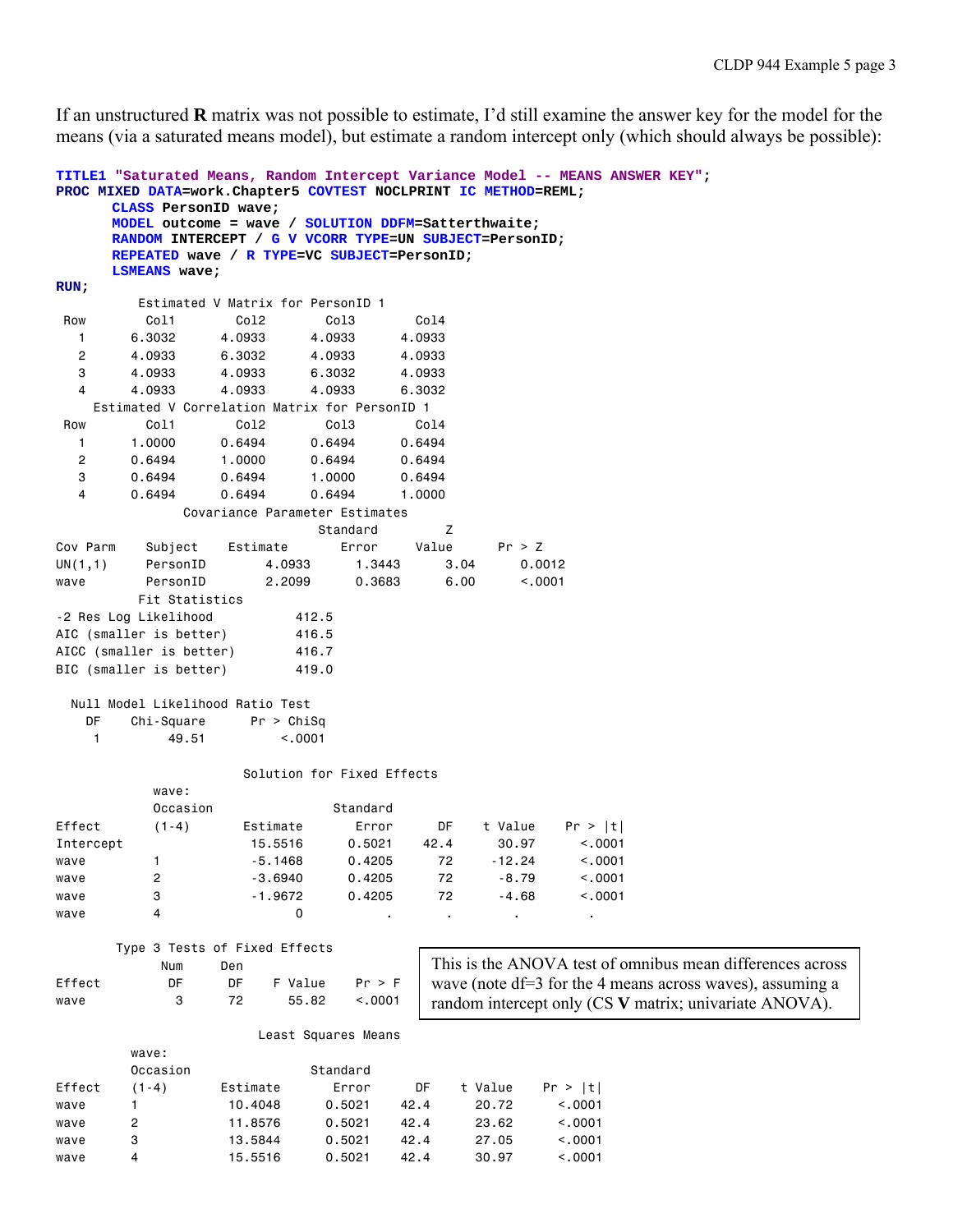# **5.1: Empty Means, Random Intercept Model**

|              |                          | э.т. епіріу імеань, кандоні тиетсері імбает           |          |                  |                                                                   |                                       |                                                       |
|--------------|--------------------------|-------------------------------------------------------|----------|------------------|-------------------------------------------------------------------|---------------------------------------|-------------------------------------------------------|
|              |                          | TITLE1 "Eq 5.1: Empty Means, Random Intercept Model"; |          |                  |                                                                   | Level 1:                              | $y_{ti} = \beta_{0i} + e_{ti}$                        |
|              | CLASS PersonID wave;     |                                                       |          |                  | PROC MIXED DATA= work. Chapter5 COVTEST NOCLPRINT IC METHOD=REML; | Level 2:                              | $\beta_{0i} = \gamma_{00} + U_{0i}$                   |
|              |                          | MODEL outcome = / SOLUTION DDFM=Satterthwaite;        |          |                  |                                                                   |                                       |                                                       |
|              |                          |                                                       |          |                  | RANDOM INTERCEPT / G V VCORR TYPE=UN SUBJECT=PersonID;            |                                       | Composite: $y_{ti} = (\gamma_{00} + U_{0i}) + e_{ti}$ |
| RUN;         |                          | REPEATED wave / R TYPE=VC SUBJECT=PersonID;           |          |                  |                                                                   |                                       |                                                       |
|              |                          |                                                       |          |                  |                                                                   |                                       |                                                       |
|              |                          | Estimated R Matrix for PersonID 1                     |          |                  |                                                                   |                                       |                                                       |
| Row          | Col1                     | Col2                                                  | Col3     | Co14             |                                                                   |                                       |                                                       |
| 1            | 7.0554                   |                                                       |          |                  |                                                                   |                                       |                                                       |
| 2            |                          | 7.0554                                                |          |                  |                                                                   |                                       |                                                       |
| 3            |                          |                                                       | 7.0554   |                  |                                                                   |                                       |                                                       |
| 4            |                          |                                                       |          | 7.0554           |                                                                   |                                       |                                                       |
|              | Estimated G Matrix       |                                                       |          |                  |                                                                   |                                       |                                                       |
|              |                          | PersonID:                                             |          |                  |                                                                   |                                       |                                                       |
|              |                          | Person ID                                             |          |                  |                                                                   |                                       |                                                       |
| Row          | Effect                   | number                                                | Col1     |                  |                                                                   |                                       |                                                       |
| $\mathbf{1}$ | Intercept                | 1                                                     | 2.8819   |                  |                                                                   |                                       |                                                       |
|              |                          |                                                       |          |                  |                                                                   |                                       |                                                       |
|              |                          | Estimated V Matrix for PersonID 1                     |          |                  | Because this model uses the REPEATED and                          |                                       |                                                       |
| Row          | Col1                     | Col2                                                  | Col3     | Col4             | RANDOM statements, the V matrix holds the                         |                                       |                                                       |
| 1            | 9.9373                   | 2.8819                                                | 2.8819   | 2.8819           | total variances and covariances over waves                        |                                       |                                                       |
| 2            | 2.8819                   | 9.9373                                                | 2.8819   | 2.8819           |                                                                   |                                       |                                                       |
| 3            | 2.8819                   | 2.8819                                                | 9.9373   | 2.8819           | (from putting $G$ and $R$ back together through                   |                                       |                                                       |
| 4            | 2.8819                   | 2.8819                                                | 2.8819   | 9.9373           | the <b>Z</b> matrix). Likewise, <b>VCORR</b> holds the            |                                       |                                                       |
|              |                          |                                                       |          |                  | total correlations over waves.                                    |                                       |                                                       |
|              |                          | Estimated V Correlation Matrix for PersonID 1<br>Col2 | Col3     |                  |                                                                   |                                       |                                                       |
| Row<br>1     | Col1<br>1.0000           | 0.2900                                                | 0.2900   | Col4             |                                                                   |                                       |                                                       |
| 2            | 0.2900                   | 1.0000                                                | 0.2900   | 0.2900<br>0.2900 | VCORR provides the ICC as: IntVar/TotalVar                        |                                       |                                                       |
| 3            | 0.2900                   | 0.2900                                                | 1.0000   | 0.2900           |                                                                   |                                       |                                                       |
| 4            | 0.2900                   | 0.2900                                                | 0.2900   | 1.0000           |                                                                   |                                       |                                                       |
|              |                          |                                                       |          |                  |                                                                   |                                       |                                                       |
|              |                          | Covariance Parameter Estimates                        |          |                  |                                                                   |                                       |                                                       |
|              |                          |                                                       | Standard | Ζ                |                                                                   |                                       |                                                       |
| Cov Parm     | Subject                  | Estimate                                              | Error    | Value            | Pr > Z                                                            |                                       |                                                       |
| UN(1,1)      | PersonID                 | 2.8819                                                |          | 1.3717           | 2.10                                                              | 0.0178 Random intercept variance in G |                                                       |
| wave         | PersonID                 | 7.0554                                                |          | 1.1521           | 6.12                                                              | <.0001 Residual variance in R         |                                                       |
|              | Fit Statistics           |                                                       |          |                  |                                                                   |                                       |                                                       |
|              | -2 Res Log Likelihood    |                                                       | 502.2    |                  |                                                                   |                                       |                                                       |
|              | AIC (smaller is better)  |                                                       | 506.2    |                  |                                                                   |                                       |                                                       |
|              | AICC (smaller is better) |                                                       | 506.3    |                  |                                                                   |                                       |                                                       |
|              | BIC (smaller is better)  |                                                       | 508.7    |                  |                                                                   |                                       |                                                       |
|              |                          |                                                       |          |                  |                                                                   |                                       |                                                       |
|              |                          | Null Model Likelihood Ratio Test                      |          |                  | This is the test of whether we need the random                    |                                       |                                                       |
| DF           | Chi-Square               | Pr > Chisq                                            |          |                  |                                                                   |                                       |                                                       |
| $\mathbf{1}$ | 9.79                     | 0.0018                                                |          |                  | intercept variance (so $df=1$ ) and we do.                        |                                       |                                                       |
|              |                          |                                                       |          |                  |                                                                   |                                       |                                                       |
|              |                          | Solution for Fixed Effects<br>Standard                |          |                  |                                                                   |                                       |                                                       |
| Effect       | Estimate                 | Error                                                 | DF       | t Value          | Pr >  t                                                           |                                       |                                                       |
| Intercept    | 12.8496                  | 0.4311                                                | 24       | 29.81            | <.0001 This is gamma00                                            |                                       |                                                       |
|              |                          |                                                       |          |                  |                                                                   |                                       |                                                       |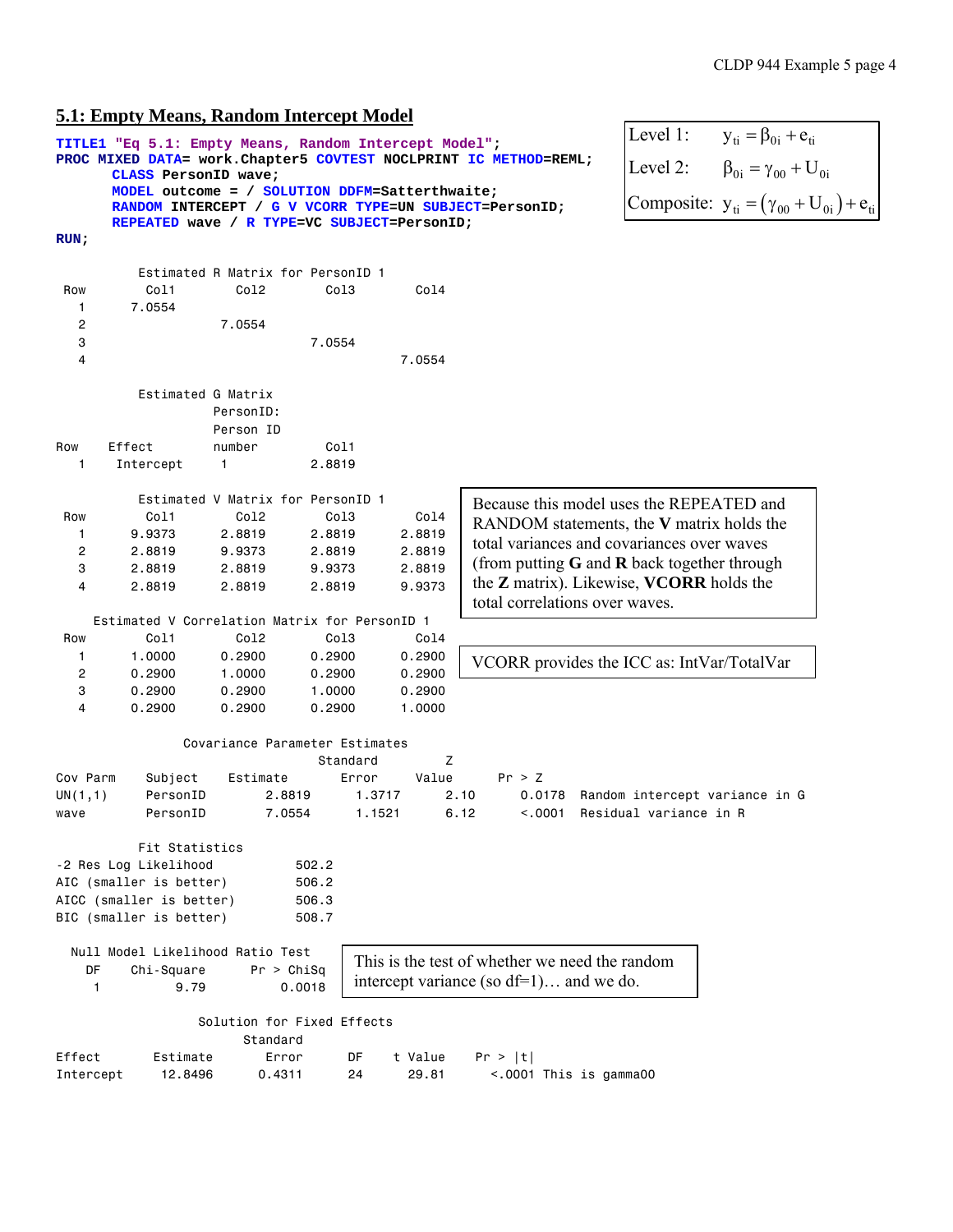## **5.3: Fixed Linear Time, Random Intercept Model**

```
TITLE1 "Eq 5.3: Fixed Linear Time, Random Intercept Model"; 
PROC MIXED DATA= work.Chapter5 COVTEST NOCLPRINT IC 
METHOD=REML; 
   CLASS PersonID wave; 
   MODEL outcome = time / SOLUTION DDFM=Satterthwaite; 
   RANDOM INTERCEPT / G V VCORR TYPE=UN SUBJECT=PersonID; 
   REPEATED wave / R TYPE=VC SUBJECT=PersonID; 
   ESTIMATE "Intercept at Time 0" int 1 time 0; 
   ESTIMATE "Intercept at Time 1" int 1 time 1; 
   ESTIMATE "Intercept at Time 2" int 1 time 2; 
   ESTIMATE "Intercept at Time 3" int 1 time 3; 
RUN; 
                                                                         Level 1: y_{ti} = \beta_{0i} + \beta_{1i} (\text{Time}_{ti}) + e_{ti}Composite: y_{ti} = (\gamma_{00} + U_{0i}) + \gamma_{10} (\text{Time}_{ti}) + e_{ti}Level 2: \beta_{0i} = \gamma_{00} + U_{0i}\beta_{1i} = \gamma_{10}
```
Note the two different versions of the "time" variable in the syntax. Both are necessary here because they do different things. "**Wave**" is treated as a **categorical** predictor, and its role is to structure the **R** matrix in the event of missing data. Therefore, "wave" goes on the CLASS and REPEATED statements. In contrast, "**time**" is treated as a **continuous** predictor, and its role is to index linear effects of time (and it is centered such that wave  $1 =$  time 0). Accordingly, in the ESTIMATE statements, only one value after "time" is needed.

|              |                                               | Estimated R Matrix for PersonID 1 |          |        |        | After controlling for the fixed linear effect of time, the                         |
|--------------|-----------------------------------------------|-----------------------------------|----------|--------|--------|------------------------------------------------------------------------------------|
| Row          | Col1                                          | Co12                              | Col3     |        | Col4   | residual variance was reduced from $\sigma_e^2 = 7.06$ in the empty                |
| 1            | 2.1725                                        |                                   |          |        |        | means, random intercept model to $\sigma_{\rm e}^2$ = 2.17 in this model.          |
| 2            |                                               | 2.1725                            |          |        |        | This is a reduction of $(7.06 - 2.17) / 7.06 = .69$ (or 69% of                     |
| 3            |                                               |                                   | 2.1725   |        |        |                                                                                    |
| 4            |                                               |                                   |          |        | 2.1725 | the residual variance is accounted for by a fixed linear time).                    |
|              | Estimated G Matrix                            |                                   |          |        |        |                                                                                    |
|              |                                               | PersonID:                         |          |        |        | However, the random intercept variance actually increased                          |
|              |                                               | Person ID                         |          |        |        | from 2.88 to 4.10. This is because of how $\tau_{U_0}^2$ is found:                 |
| Row          | Effect                                        | number                            | Col1     |        |        | true $\tau_{U_0}^2$ = observed $\tau_{U_0}^2$ – $(\sigma_e^2/n)$                   |
| 1            | Intercept                                     | 1                                 | 4.1026   |        |        |                                                                                    |
|              |                                               |                                   |          |        |        | So reducing $\sigma_e^2$ will make $\tau_{U_0}^2$ increase.                        |
|              |                                               | Estimated V Matrix for PersonID 1 |          |        |        |                                                                                    |
| Row          | Col1                                          | Co12                              | Co13     |        | Col4   |                                                                                    |
| 1            | 6.2751                                        | 4.1026                            | 4.1026   |        | 4.1026 |                                                                                    |
| 2            | 4.1026                                        | 6.2751                            | 4.1026   |        | 4.1026 |                                                                                    |
| 3            | 4.1026                                        | 4.1026                            | 6.2751   |        | 4.1026 |                                                                                    |
| 4            | 4.1026                                        | 4.1026                            | 4.1026   |        | 6.2751 |                                                                                    |
|              | Estimated V Correlation Matrix for PersonID 1 |                                   |          |        |        |                                                                                    |
| Row          | Col1                                          | Co12                              | Col3     |        | Col4   |                                                                                    |
| 1            | 1.0000                                        | 0.6538                            | 0.6538   |        | 0.6538 |                                                                                    |
| 2            | 0.6538                                        | 1.0000                            | 0.6538   |        | 0.6538 |                                                                                    |
| 3            | 0.6538                                        | 0.6538                            | 1.0000   |        | 0.6538 |                                                                                    |
| 4            | 0.6538                                        | 0.6538                            | 0.6538   |        | 1.0000 |                                                                                    |
|              |                                               |                                   |          |        |        |                                                                                    |
|              |                                               | Covariance Parameter Estimates    |          |        |        |                                                                                    |
|              |                                               |                                   | Standard |        | Ζ      |                                                                                    |
| Cov Parm     | Subject                                       | Estimate                          |          | Error  | Value  | Pr > Z                                                                             |
| UN(1,1)      | PersonID                                      | 4.1026                            |          | 1.3441 |        | 3.05<br>0.0011 Random intercept variance in G                                      |
| wave         | PersonID                                      | 2.1725                            |          | 0.3572 |        | <.0001 Residual variance in R<br>6.08                                              |
|              |                                               |                                   |          |        |        |                                                                                    |
|              | Fit Statistics                                |                                   |          |        |        |                                                                                    |
|              | -2 Res Log Likelihood                         |                                   | 415.1    |        |        | Are we allowed to examine the $-2\Delta LL$ to see if adding a fixed linear effect |
|              | AIC (smaller is better)                       |                                   | 419.1    |        |        | of time improved model fit in REML? If not, what do we do instead?                 |
|              | AICC (smaller is better)                      |                                   | 419.2    |        |        |                                                                                    |
|              | BIC (smaller is better)                       |                                   | 421.5    |        |        |                                                                                    |
|              | Null Model Likelihood Ratio Test              |                                   |          |        |        |                                                                                    |
| DF           | Chi-Square                                    | Pr > Chisq                        |          |        |        | This tests whether we need the random intercept                                    |
| $\mathbf{1}$ | 51.12                                         | < .0001                           |          |        |        | variance (so $df=1$ ) and we (still) do.                                           |
|              |                                               |                                   |          |        |        |                                                                                    |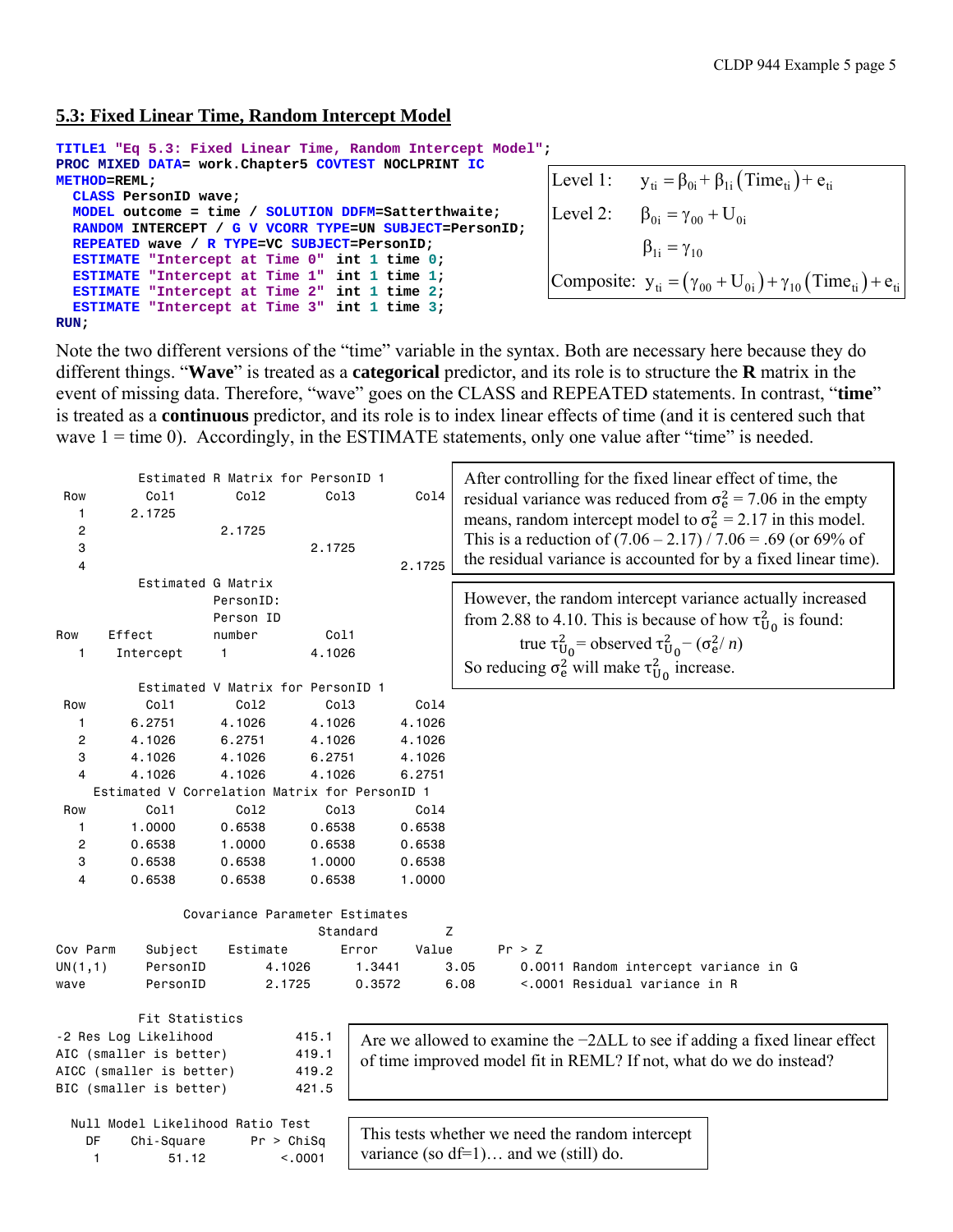|           |          | Solution for Fixed Effects |      |         |                              |  |
|-----------|----------|----------------------------|------|---------|------------------------------|--|
|           |          | Standard                   |      |         |                              |  |
| Effect    | Estimate | Error                      | DF.  | t Value | Pr >  t                      |  |
| Intercept | 10,2745  | 0.4743                     | 34.7 | 21.66   | $\sim$ 0001 this is gamma00  |  |
| time      | 1.7167   | 0.1318                     | -74  | 13.02   | $\leq$ .0001 this is gamma10 |  |

|        |     |     | Type 3 Tests of Fixed Effects |        |
|--------|-----|-----|-------------------------------|--------|
|        | Num | Den |                               |        |
| Effect | DE. | DE. | F Value                       | Pr > F |

| time | 74 | 169.57 | < 0.0001 |
|------|----|--------|----------|
|      |    |        |          |

#### Estimates  $\rightarrow$  These are the predicted outcome means from a fixed linear time model

**\_\_\_\_\_\_\_\_\_\_\_\_\_\_\_\_\_\_\_\_\_\_\_\_\_\_\_\_\_\_\_\_\_\_\_\_\_\_\_\_\_\_\_\_\_\_\_\_\_\_\_\_\_\_\_\_\_\_\_\_\_\_\_\_\_\_\_\_\_\_\_\_\_\_\_\_\_\_\_\_\_\_\_\_\_\_\_\_\_** 

|  |                                                                                          | Standard |      |         |          |
|--|------------------------------------------------------------------------------------------|----------|------|---------|----------|
|  | Estimate                                                                                 | Error    | DF   | t Value | Pr >  t  |
|  | 10.2745                                                                                  | 0.4743   | 34.7 | 21.66   | < 0.001  |
|  | 11,9912                                                                                  | 0.4361   | 25.1 | 27.50   | < 0.0001 |
|  | 13,7080                                                                                  | 0.4361   | 25.1 | 31.43   | < 0.0001 |
|  | 15.4247                                                                                  | 0.4743   | 34.7 | 32.52   | < 0.001  |
|  | Intercept at Time 0<br>Intercept at Time 1<br>Intercept at Time 2<br>Intercept at Time 3 |          |      |         |          |

#### **5.5: Random Linear Time Model**

```
TITLE1 "Eq 5.5: Random Linear Time Model"; 
PROC MIXED DATA= work.Chapter5 COVTEST NOCLPRINT 
IC METHOD=REML; 
   CLASS PersonID wave; 
  MODEL outcome = time / SOLUTION DDFM=Satterthwaite; 
  RANDOM INTERCEPT time / G V GCORR VCORR TYPE=UN SUBJECT=PersonID; 
  REPEATED wave / R TYPE=VC SUBJECT=PersonID; 
   ESTIMATE "Intercept at Time 0" int 1 time 0; 
   ESTIMATE "Intercept at Time 1" int 1 time 1; 
   ESTIMATE "Intercept at Time 2" int 1 time 2; 
  ESTIMATE "Intercept at Time 3" int 1 time 3;
```
# **RUN;**

Note that the "time" variable gets included in the RANDOM statement, not "wave"—including "wave" would result in model non-convergence, because it would try to estimate a random slope variance for each possible difference between waves (instead of a single variance for a continuous random slope through all the waves).

|                |           |                                | Estimated R Matrix for PersonID 1 |         | After adding a random linear effect of time, the residual                                                         |
|----------------|-----------|--------------------------------|-----------------------------------|---------|-------------------------------------------------------------------------------------------------------------------|
| Row            | Co11      | Co12                           | Co13                              | Co14    | variance is smaller, but it is not correct to say that it has                                                     |
|                | 0.6986    |                                |                                   |         | been reduced. Random effects do not explain variance; they                                                        |
| $\overline{c}$ |           | 0.6986                         |                                   |         |                                                                                                                   |
| 3              |           |                                | 0.6986                            |         | simply re-allocate it. Here, this means that part of what was                                                     |
| 4              |           |                                |                                   | 0.6986  | residual is now individual differences in the linear effect of                                                    |
|                |           | Estimated G Matrix             |                                   |         | time as a new pile of variance in the G matrix below.                                                             |
|                |           | PersonID:                      |                                   |         |                                                                                                                   |
|                |           | Person ID                      |                                   |         |                                                                                                                   |
| Row            | Effect    | number                         | Co11                              | Col2    |                                                                                                                   |
|                | Intercept |                                | 2.2624                            | 0.05454 | The G matrix provides the variances and covariances of the                                                        |
| 2              | time      |                                | 0.05454                           | 0.9089  | individual random effects. Now $G$ is a 2x2 matrix because<br>we have 2 random effects (intercept, linear slope). |
|                |           | Estimated G Correlation Matrix |                                   |         |                                                                                                                   |
|                |           | PersonID:                      |                                   |         |                                                                                                                   |
|                |           | Person ID                      |                                   |         | The <b>GCORR</b> matrix provides the correlation(s) among the                                                     |
| Row            | Effect    | number                         | Co11                              | Co12    | individual random effects. Here, the individual intercepts                                                        |
|                | Intercept |                                | 1,0000                            | 0.03803 | and slopes are correlated $r = .04$ .                                                                             |
| 2              | time      |                                | 0.03803                           | 1.0000  |                                                                                                                   |

Level 1:  $y_{ti} = \beta_{0i} + \beta_{1i} (\text{Time}_{ti}) + e_{ti}$ Level 2:  $\beta_{0i} = \gamma_{00} + U_{0i}$  $\beta_{1i} = \gamma_{10} + U_{1i}$ 

Composite:  $y_{ti} = (\gamma_{00} + U_{0i}) + (\gamma_{10} + U_{1i}) (Time_{ti}) + e_{ti}$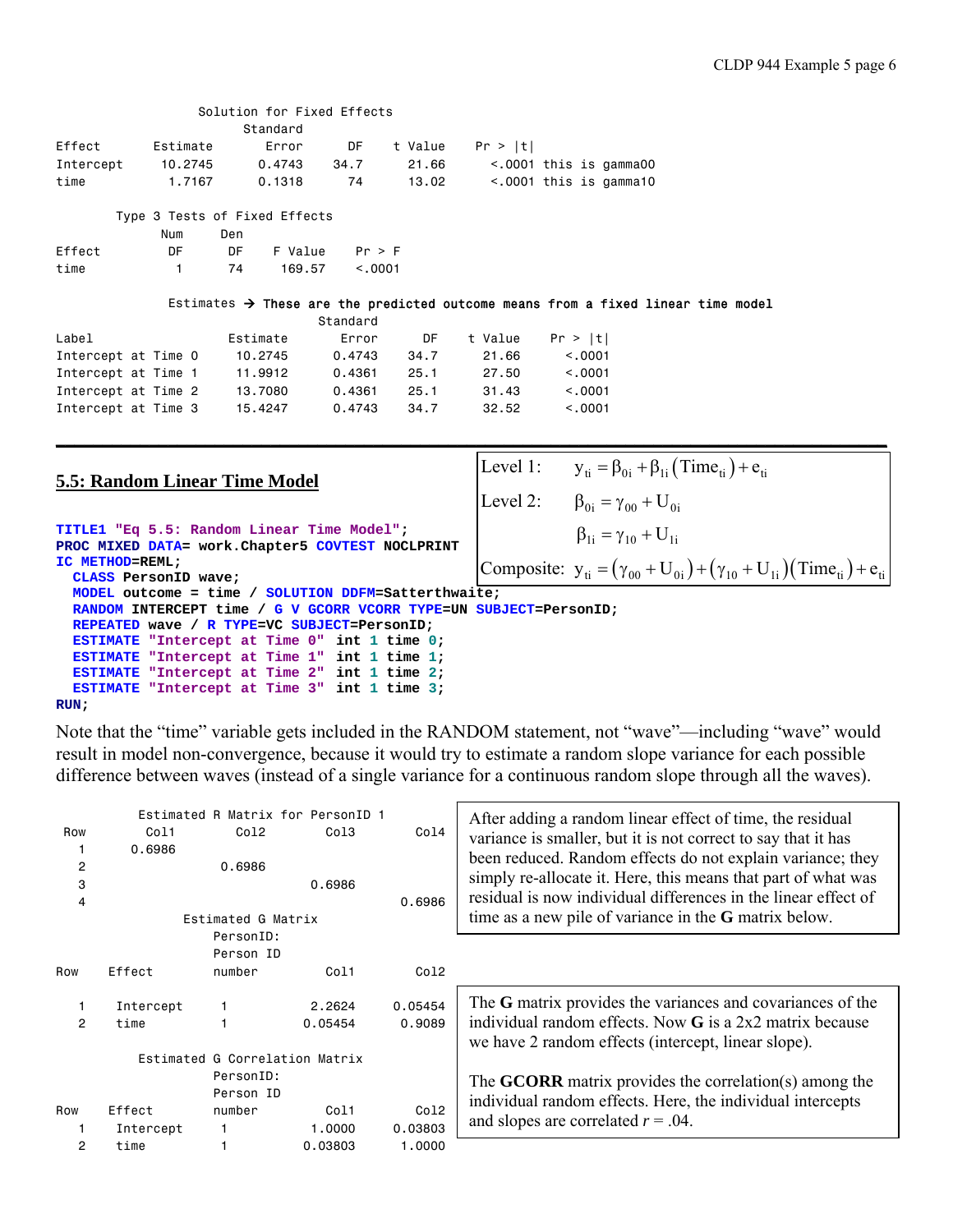|                |                                                             |            | Estimated V Matrix for PersonID 1 |                                                                  |                           |                                                                                                       |  |  |  |  |
|----------------|-------------------------------------------------------------|------------|-----------------------------------|------------------------------------------------------------------|---------------------------|-------------------------------------------------------------------------------------------------------|--|--|--|--|
| Row            | Col1                                                        | Co12       | Co13                              | Col4                                                             |                           |                                                                                                       |  |  |  |  |
| 1              | 2.9611                                                      | 2.3170     | 2.3715                            | 2,4260                                                           |                           |                                                                                                       |  |  |  |  |
| $\overline{c}$ | 2.3170                                                      | 3.9790     | 4.2438                            | 5.2073                                                           |                           | The V matrix holds the total variances and                                                            |  |  |  |  |
| 3              | 2.3715                                                      | 4.2438     | 6.8148                            | 7.9885                                                           |                           | covariances over waves (from putting $G$ and $R$                                                      |  |  |  |  |
| 4              | 2.4260                                                      | 5.2073     | 7.9885                            | 11.4684                                                          |                           |                                                                                                       |  |  |  |  |
|                |                                                             |            |                                   |                                                                  |                           | back together through the $Z$ matrix). Likewise,                                                      |  |  |  |  |
|                | Estimated V Correlation Matrix for PersonID 1               |            |                                   |                                                                  |                           | <b>VCORR</b> holds the total correlations over                                                        |  |  |  |  |
| Row            | Col1                                                        | Co12       | Col3                              | Col4                                                             |                           | waves. Note that all of these are now predicted                                                       |  |  |  |  |
| 1              | 1.0000                                                      | 0.6750     | 0.5279                            | 0.4163                                                           |                           | to differ as a function of which wave it is (see                                                      |  |  |  |  |
| 2              | 0.6750                                                      | 1.0000     | 0.8150                            | 0.7709                                                           |                           | table 5.2 for a description of how this works).                                                       |  |  |  |  |
| 3              | 0.5279                                                      | 0.8150     | 1.0000                            | 0.9036                                                           |                           |                                                                                                       |  |  |  |  |
| 4              | 0.4163                                                      | 0.7709     | 0.9036                            | 1.0000                                                           |                           |                                                                                                       |  |  |  |  |
|                |                                                             |            |                                   |                                                                  |                           |                                                                                                       |  |  |  |  |
|                |                                                             |            |                                   |                                                                  |                           |                                                                                                       |  |  |  |  |
|                |                                                             |            | Covariance Parameter Estimates    |                                                                  |                           |                                                                                                       |  |  |  |  |
|                |                                                             |            | Standard                          | Z                                                                |                           |                                                                                                       |  |  |  |  |
| Cov Parm       | Subject                                                     | Estimate   | Error                             | Value                                                            | Pr Z                      |                                                                                                       |  |  |  |  |
| UN(1,1)        | PersonID                                                    | 2.2624     | 0.8003                            |                                                                  | 2.83                      | 0.0023 Random intercept variance in G                                                                 |  |  |  |  |
| UN(2,1)        | PersonID                                                    | 0.05454    | 0.3507                            |                                                                  | 0.16                      | 0.8764 Random intercept-slope covariance in G                                                         |  |  |  |  |
| UN(2,2)        | PersonID                                                    | 0.9089     | 0.3040                            |                                                                  | 2.99                      | 0.0014 Random linear slope variance in G                                                              |  |  |  |  |
| wave           | PersonID                                                    | 0.6986     | 0.1397                            |                                                                  | 5.00                      | <.0001 Residual variance in R                                                                         |  |  |  |  |
|                |                                                             |            |                                   |                                                                  |                           |                                                                                                       |  |  |  |  |
|                | Fit Statistics                                              |            |                                   |                                                                  |                           |                                                                                                       |  |  |  |  |
|                | -2 Res Log Likelihood                                       |            | 366.7                             |                                                                  |                           | Are we allowed to examine the $-2\Delta LL$ to see if adding a random linear                          |  |  |  |  |
|                | AIC (smaller is better)                                     |            | 374.7                             | effect of time improved model fit in REML? If so, how many model |                           |                                                                                                       |  |  |  |  |
|                | AICC (smaller is better)                                    |            | 375.2                             |                                                                  | parameters have we added? |                                                                                                       |  |  |  |  |
|                | BIC (smaller is better)                                     |            | 379.6                             |                                                                  |                           |                                                                                                       |  |  |  |  |
|                |                                                             |            |                                   |                                                                  |                           |                                                                                                       |  |  |  |  |
|                | Null Model Likelihood Ratio Test                            |            |                                   |                                                                  |                           | This tests whether we need <i>anything</i> in the <b>G</b> matrix (so $df=3$ ). Note this             |  |  |  |  |
| DF             | Chi-Square                                                  | Pr > Chisq |                                   |                                                                  |                           |                                                                                                       |  |  |  |  |
| 3              | 99.47                                                       |            | < .0001                           |                                                                  |                           | does NOT tell us if we need the random linear time slope specifically!                                |  |  |  |  |
|                |                                                             |            |                                   |                                                                  |                           |                                                                                                       |  |  |  |  |
|                |                                                             |            | Solution for Fixed Effects        |                                                                  |                           |                                                                                                       |  |  |  |  |
|                |                                                             | Standard   |                                   |                                                                  |                           |                                                                                                       |  |  |  |  |
| Effect         | Estimate                                                    | Error      | DF                                | t Value                                                          | Pr >  t                   |                                                                                                       |  |  |  |  |
| Intercept      | 10.2745                                                     | 0.3318     | 24                                | 30.97                                                            |                           | <.0001 this is gamma00                                                                                |  |  |  |  |
| time           | 1.7167                                                      | 0.2048     | 24                                | 8.38                                                             |                           | <.0001 this is gamma10                                                                                |  |  |  |  |
|                |                                                             |            |                                   |                                                                  |                           |                                                                                                       |  |  |  |  |
|                | Type 3 Tests of Fixed Effects                               |            |                                   |                                                                  |                           |                                                                                                       |  |  |  |  |
|                | Num                                                         | Den        |                                   |                                                                  |                           |                                                                                                       |  |  |  |  |
| Effect         | DF                                                          | DF         | F Value<br>Pr > F                 |                                                                  |                           |                                                                                                       |  |  |  |  |
| time           | $\mathbf{1}$                                                | 24         | 70.26<br>< .0001                  |                                                                  |                           |                                                                                                       |  |  |  |  |
|                |                                                             |            |                                   |                                                                  |                           |                                                                                                       |  |  |  |  |
|                |                                                             |            |                                   |                                                                  |                           | Estimates $\rightarrow$ These are the predicted outcome means from a random linear time model         |  |  |  |  |
|                |                                                             |            | Standard                          |                                                                  |                           |                                                                                                       |  |  |  |  |
| Label          |                                                             | Estimate   | Error                             | DF                                                               | t Value                   | Pr >  t                                                                                               |  |  |  |  |
|                | Intercept at Time 0                                         | 10.2745    | 0.3318                            | 24                                                               | 30.97                     | < .0001                                                                                               |  |  |  |  |
|                | Intercept at Time 1                                         | 11.9912    | 0.3736                            | 24                                                               | 32.09                     | < .0001                                                                                               |  |  |  |  |
|                | Intercept at Time 2                                         |            |                                   |                                                                  |                           |                                                                                                       |  |  |  |  |
|                |                                                             | 13.7080    | 0.5030<br>0.6711                  | 24                                                               | 27.25                     | < .0001                                                                                               |  |  |  |  |
|                | Intercept at Time 3                                         | 15.4247    |                                   | 24                                                               | 22.98                     | < .0001                                                                                               |  |  |  |  |
|                |                                                             |            |                                   |                                                                  |                           |                                                                                                       |  |  |  |  |
|                |                                                             |            |                                   |                                                                  |                           | We can use the model estimates to calculate 95% random effects confidence intervals that describe the |  |  |  |  |
|                | <i>predicted</i> range of <i>individual</i> random effects: |            |                                   |                                                                  |                           |                                                                                                       |  |  |  |  |
|                |                                                             |            |                                   |                                                                  |                           |                                                                                                       |  |  |  |  |

Random Effect 95% CI = fixed effect  $\pm$  (1.96\* $\sqrt{\text{Random Variance}}$ )

Intercept 95% CI = 
$$
\gamma_{00} \pm \left(1.96*\sqrt{\tau_{U_0}^2}\right) = 10.27 \pm \left(1.96*\sqrt{2.26}\right) = 7.32
$$
 to 13.22  
Linear Time Slope 95% CI =  $\gamma_{10} \pm \left(1.96*\sqrt{\tau_{U_1}^2}\right) = 1.72 \pm \left(1.96*\sqrt{0.91}\right) = -0.15$  to 3.59